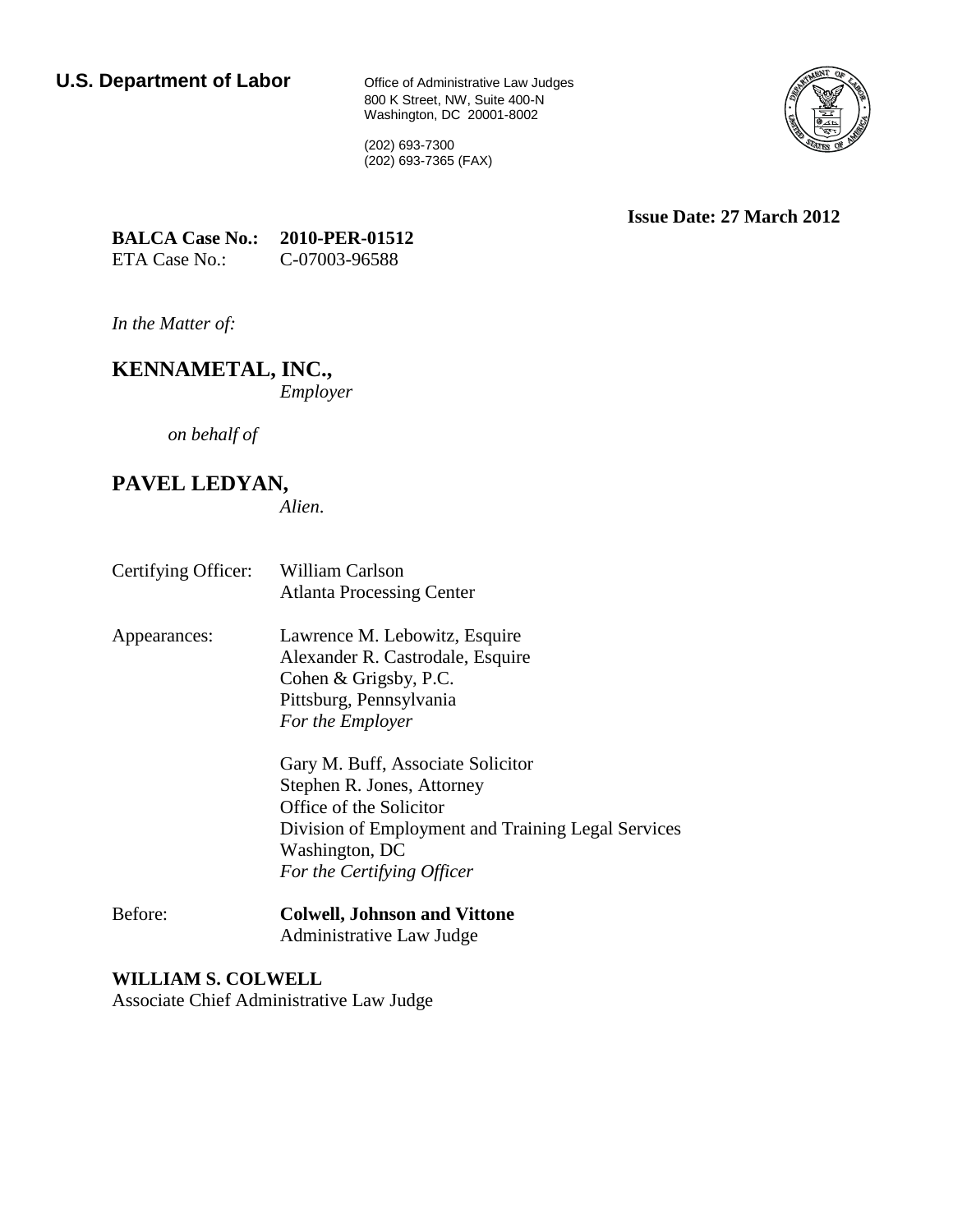## **DECISION AND ORDER AFFIRMING DENIAL OF CERTIFICATION**

This matter arises under Section  $212(a)(5)(A)$  of the Immigration and Nationality Act, 8 U.S.C. § 1182 (a)(5)(A), and the "PERM" regulations found at 20 C.F.R. Part 656.

## **STATEMENT OF THE CASE**

On January 4, 2007, the Certifying Officer ("CO") accepted for processing an Application for Permanent Employment Certification from Kennametal, Inc. (the "Employer") for the position of "Design Engineer-Mechanical" on behalf of Pavel Ledyan (the "Alien"). (AF 583-591).<sup>1</sup> On June 21, 2007, the Department of Labor (the "DOL") audited the application and issued a notification letter to the Employer. (AF 579-582). The Employer responded to the audit notification on July 23, 2007. (AF 512-578). In its response, the Employer included its recruitment report, as well as the resumes from the various U.S. workers who applied for the position. (AF 553, 555-567). The Employer sorted these resumes by their reasons for rejection.

On October 31, 2008, the CO sent a letter notifying the Employer that it would be required to conduct supervised recruitment. (AF 508-511). The CO noted that the process demands that the Employer follow certain advertising requirements, and that it place its advertisement only in approved sources or publications. The CO also noted that the supervised recruitment process imposes duties on the Employer once it has received applications from U.S. workers. On November 26, 2008, the Employer responded to the DOL's notification of supervised recruitment and included the following proposed language for its advertisement:

Kennametal, Inc. seeks Design Engineer (Mechanical) in Rogers, AR to design underwater palletizing dies. Master's in Mechanical Engineering or Bachelor's in Mechanical Engineering plus 5 years of experience as Design Engineering (Mechanical) required. Background must include fully parametric 3-D modeling using Unigraphics; machine & tool design; computer simulations of 3-D modeling; precisions measuring equipment, knowledge of heat transfer and fluid dynamics; computational fluid dynamics; steel heat treatment; steel chemistry; furnaces & materials science. Any suitable combination of education, training or experience is acceptable. Training will be provided. \$56,355/yr. 40 hrs/wk, 8am-5pm. OT not available. Flex benefits, med/dental/vision ins., LTD/life/accident

 $<sup>1</sup>$  In this decision, AF refers to the Appeal File.</sup>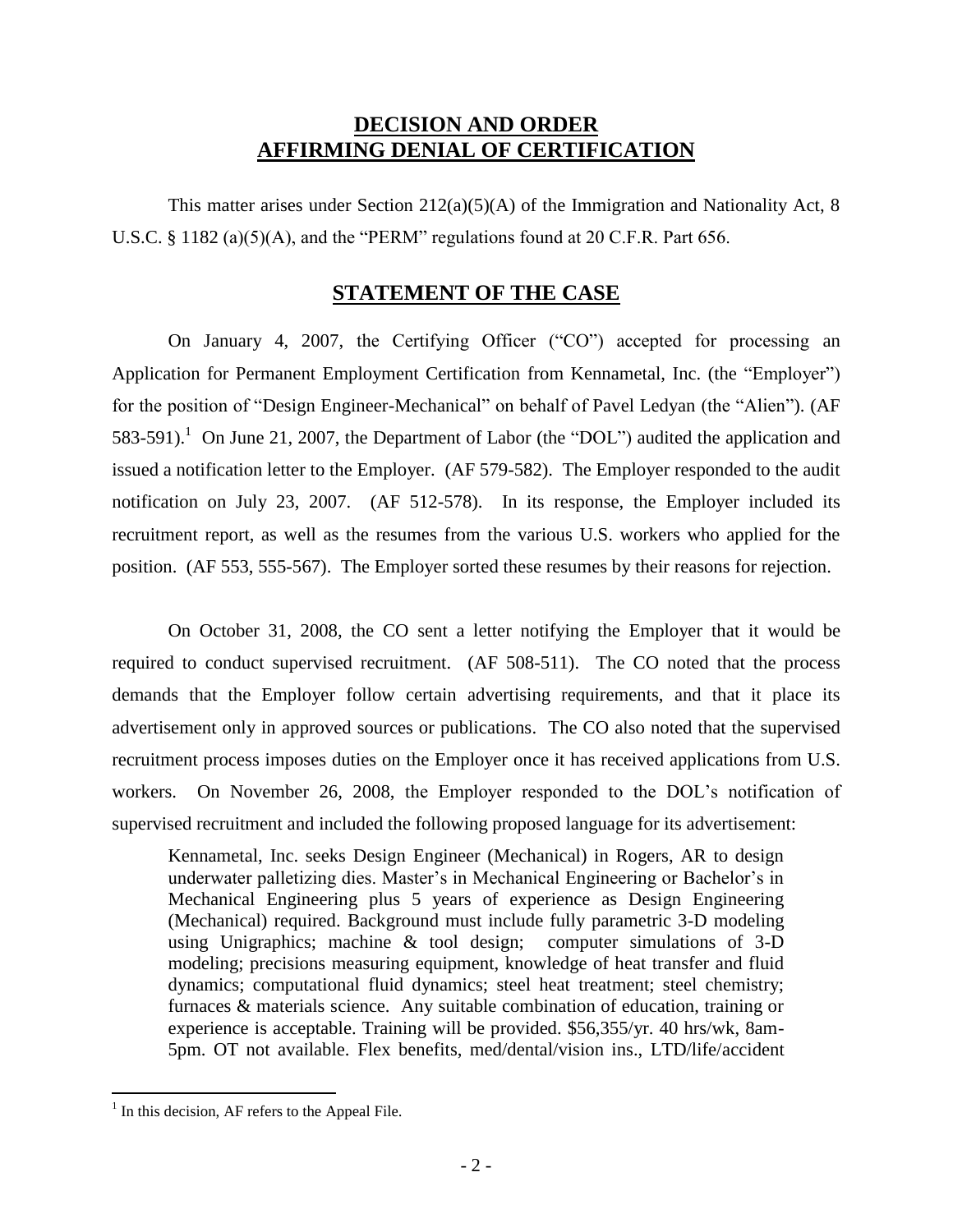ins., vacation, Cobra. Apply for this job by submitting resume: Recruitment and Employment Office, Attn: Recruitment Manager, Job Ref # AA00002, P.O. Box 77698, Washington, DC 20013.

(AF 501-507). On December 16, 2008, the CO approved the Employer's proposed advertisement and included a letter with further instructions for how to proceed with the supervised recruitment process. (AF 497-500).

The Employer informed the CO via email of a change of contact on December 23, 2008. (AF 496). The Employer then responded by e-mail on December 24, 2008 informing the CO that it had commenced the formal recruitment process. (AF 495). On January 8, 2009, the Employer also responded to the recruitment report instruction letter, in which it included evidence of the job order it placed with the Arkansas State Workforce Agency, a letter from the print newspaper in which its advertisement appeared, and copies of the Employer's job postings from the print newspaper, the online job-search website, and from the Employer's own website. (AF 428-494).

The CO notified the Employer of received resumes on January 23, 2009. (AF 423-427). As of this date, the CO had only received one resume in relation to the advertised position. On March 18, 2009, the CO sent a letter informing the Employer that the recruitment period for the application ended and that the Employer should now submit a detailed written report of the recruitment steps undertaken and the results achieved. (AF 420-422). The CO gave the Employer 30 days to submit the recruitment report. The CO emailed the Employer on March 19, 2009 to clarify the date on which the recruitment report was due. (AF 419).

On April 14, 2009, the Employer submitted its supervised recruitment results. (AF 92- 418). The Employer noted that the recruitment campaign produced 45 applicants for the position, two of whom applied through the Department of Labor's post office box. (AF 92). The remaining 43 applicants applied directly to the Employer. *Id.* The Employer noted that upon receipt of the resumes, it considered applicants based on a combination of their education, training and experience, as well as whether the applicant could perform the job duties after a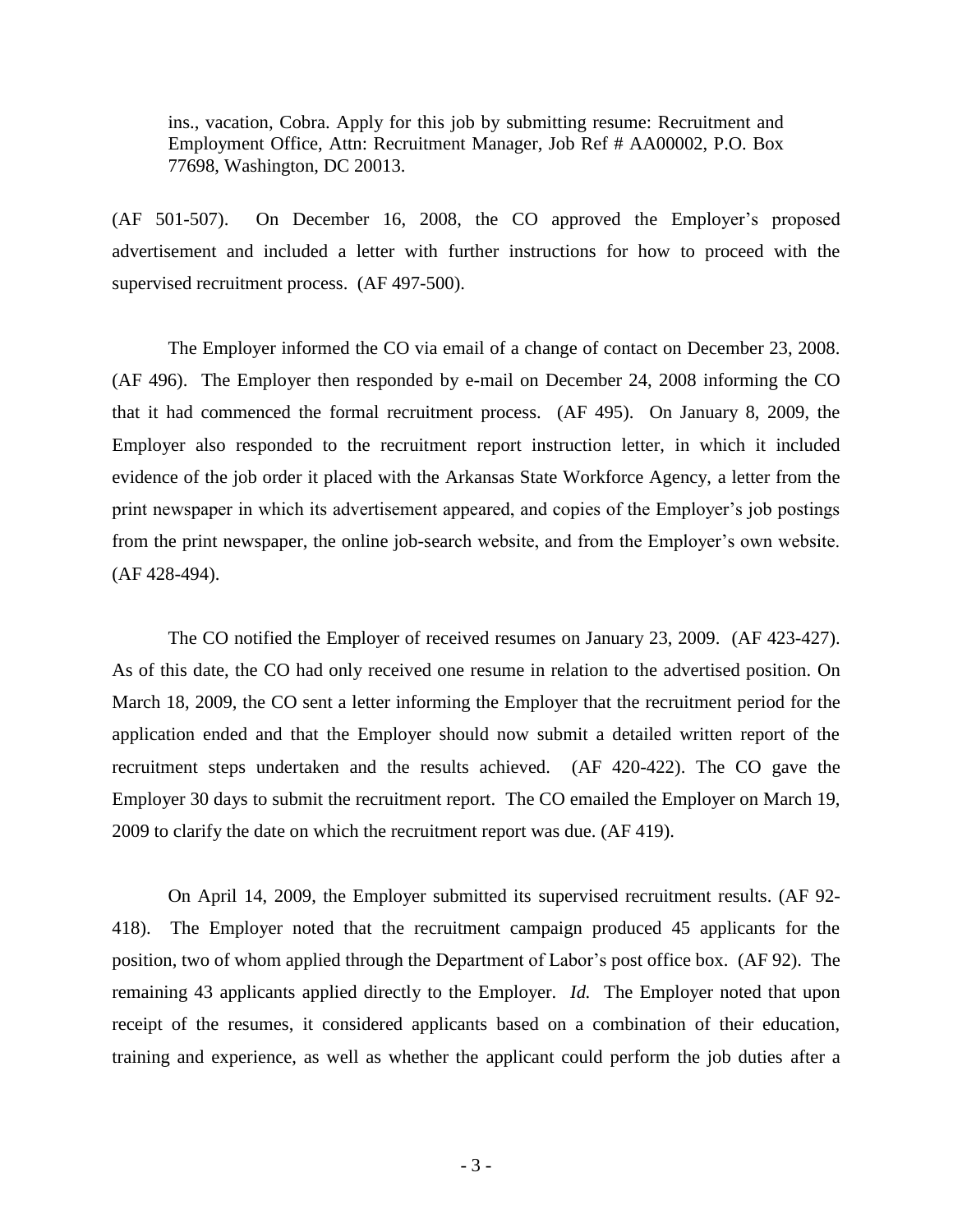reasonable period of on-the-job training. *Id.* According to the Employer, none of these applicants satisfied the minimum requirements and were thus not eligible for employment.

The Employer again forwarded its response to the CO's recruitment report instructions on April 17, 2009. (AF 82-91). Included in this communication was the report written by the Employer's Human Resources Manager as well as the job order placed with the Arkansas State Workforce Agency, the Notice of Filing, and a copy of the newspaper advertisement.

On August 4, 2009, the CO issued a denial of certification. (AF 78-81). The CO reasoned that the Employer's recruitment report shows that the Employer rejected qualified U.S. workers for other than lawful, job-related reasons. (AF 79). The CO found that there were at least ten qualified applicants. The Employer rejected three applicants, named in Exhibits B, C, and I, for not meeting the minimum education requirements.<sup>2</sup> It rejected four applicants, named in Exhibits JJ, KK, MM, and NN, for not having experience with the Unigraphics system. The Employer also rejected three applicants, named in Exhibits LL, OO, and PP, for not having a background in or knowledge of heat transfer and fluid dynamics. *Id.* Because the Employer failed to take years of experience into consideration and refused to provide reasonable training to qualified applicants in the required specific skills areas, the CO concluded that the Employer improperly rejected these qualified U.S. workers and denied the application for certification for this reason.

On September 14, 2009, the Employer filed a request for review and the CO forwarded the case to BALCA. (AF 1-77). In its request to the Board, the Employer asserted that the ten applicants named in the CO's denial were not in fact qualified. The Employer stated that, while to the untrained eye these applicants may have appeared "almost qualified," an expert supervisor could easily discern that none of the applicants had a sufficient background. (AF 4). According to the Employer, the advertised position required a minimum level of education of at least a Bachelor's degree, and specific knowledge of heat transfer, fluid dynamics, and the Unigraphics system. (AF 26-30). The Employer contends that providing training to make these applicants

 $2^2$  For referential purposes, the letters designated to each applicant are used here as in the CO's denial letter. These identification letters refer to the Employer's Exhibit where that applicant's resume and information is located in the record.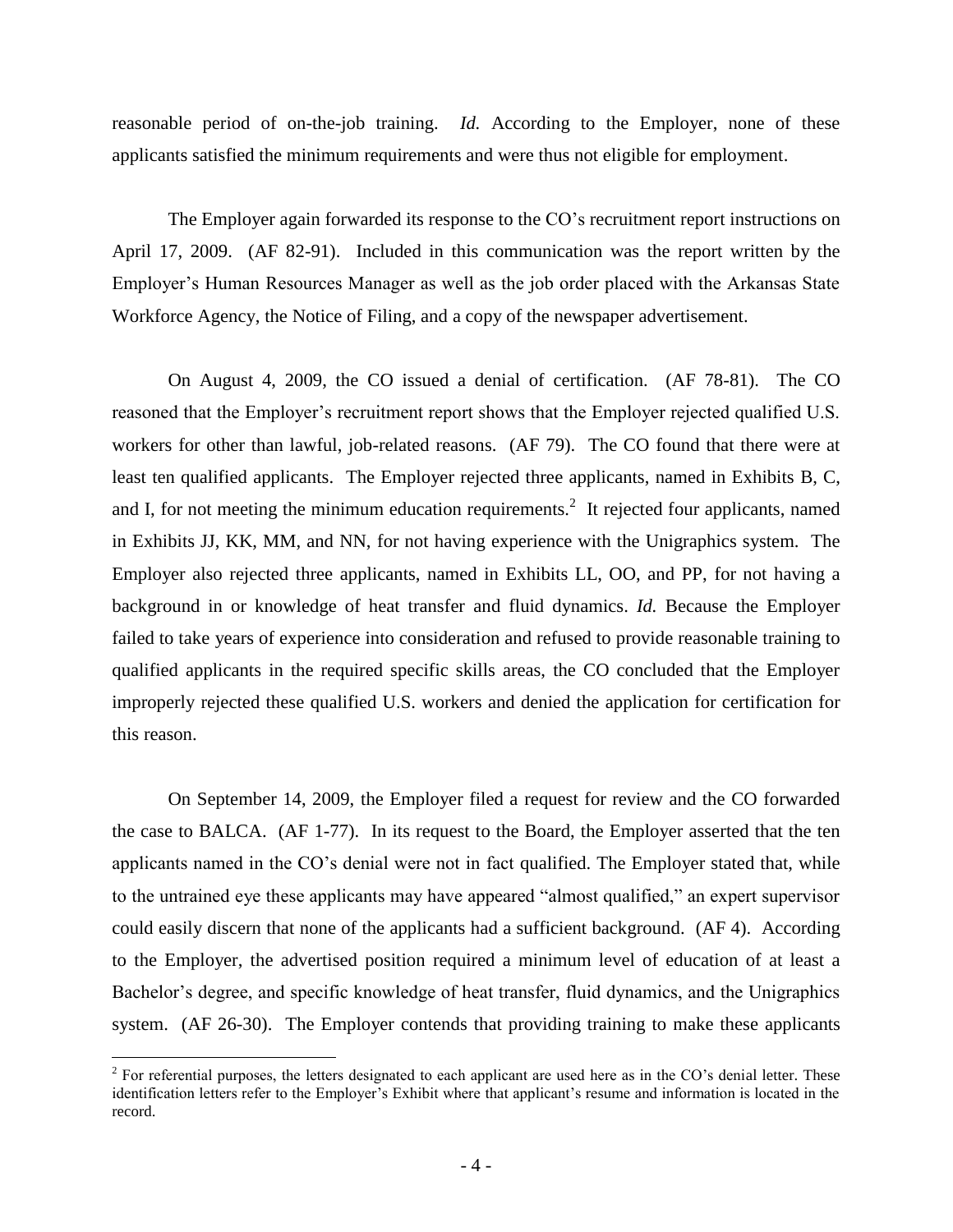productive employees would be time-consuming and very costly. *Id.* For this reason, the Employer argues that it would not have been reasonable to train or educate these rejected applicants to perform the required duties of the position. (AF 4)*.* The Employer also maintains that its failure to interview all of the applicants is within an employer's prerogative if it deems that the applicants lack the minimum requirements for the job. (AF 5).

On October 19, 2010, the Board issued a Notice of Docketing and requested that the Employer notify the Board of its intent to proceed with its appeal. The Employer responded to the notice on November 2, 2010 and expressed its intent to continue with the appeal. The Employer re-submitted its first brief along with this response, where it affirms its earlier arguments in favor of certification and requests that BALCA reverse the CO's refusal to certify the PERM application.

On November 18, 2010, the Employer submitted a supplemental note to BALCA informing the Board that it would not be filing an additional brief in the matter and referring the Board to the documents it submitted on September 14, 2009.

The CO filed a brief on December 9, 2010. In its brief, the CO argued that the Employer's rejection of the applicants noted in the denial letter was unlawful for several reasons. The Employer's advertisement indicated that it would accept a combination of education, training and experience. However, the CO's brief notes that the Employer did not in fact consider the combination of these factors when it rejected the qualified applicants "in conclusory terms." Furthermore, the CO argues that the Employer's advertisement stated that training would be provided, but that the Employer rejected qualified applicants without giving them the opportunity to undergo this training. The CO contends that it is the Employer's burden to establish that it is not feasible to train the applicant because doing so would be too costly or timeconsuming, and concludes that the Employer did not satisfy its burden in this regard.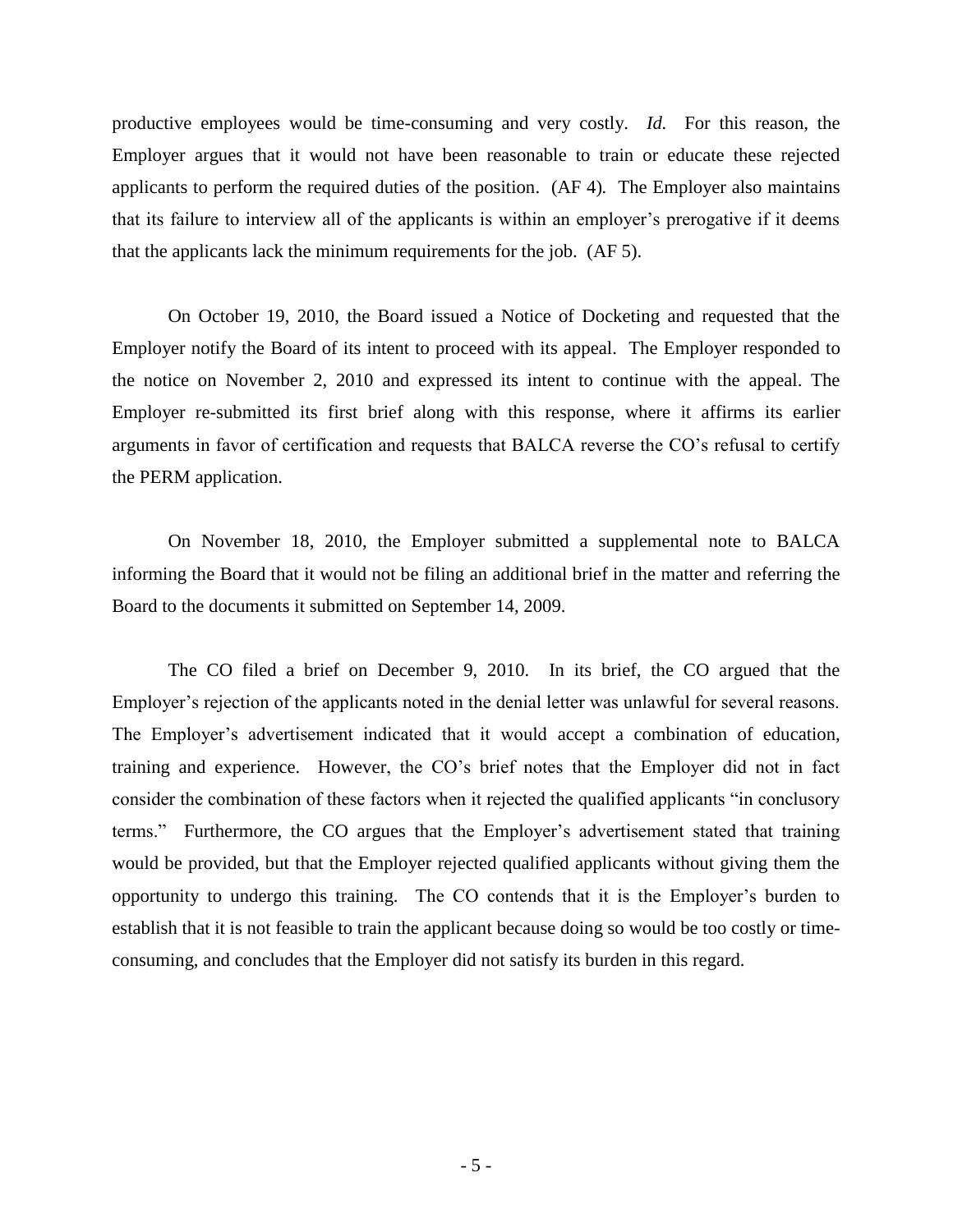#### **DISCUSSION**

*Scope of BALCA review*

The PERM regulations restrict BALCA's review of a denial of labor certification to evidence that was part of the record upon which the CO's decision was made. *See* 20 C.F.R. §§ 656.26(a)(4)(i) and 656.27(c); *Eleftheria Restaurant Corp.*, 2008-PER-143 (Jan. 9, 2009); *5 th Avenue Landscaping, Inc*., 2008-PER-27 (Feb. 11, 2009); *Tekkote*, 2008-PER-218 (Jan. 5, 2008). Under 20 C.F.R. § 656.24(g)(4), "[t]the Certifying Officer may, in his or her discretion, reconsider the determination or treat it as a request for review under  $\S$  656.26(a)." Note, however, that when an employer unambiguously requests BALCA review, it makes a tactical decision to have the Board rather than the CO review the denial of certification, and the employer is deemed to understand the consequence. *See Denzil Gunnels*, 2010-PER-628, slip op. at 14 (Nov. 16, 2010). The consequence of that choice is that the Employer cannot supplement the record with argument or evidence that was not in the record before the CO when the CO denied the application. *Albert Einstein Medical Center*, 2009-PER-379, slip. op. at 8 (Nov. 21, 2011) (en banc) (citing *Gunnels*).

In this instant case, the Employer unambiguously requested BALCA review following the denial of the application. (AF 2). The regulations, therefore, restrict BALCA from considering any new evidence that the Employer submitted along with its request for review because this evidence was not a part of the record upon which the CO's decision was made.

#### *Rejection of U.S. workers for other than lawful, job-related reasons*

The PERM certification process requires that employers follow strict procedures if they wish to hire foreign workers to be employed in the United States. The purpose of these regulations is to ensure that there are not sufficient U.S. workers who are able, willing, qualified, and available to perform the work for which the alien would be hired. *See* 20 C.F.R. §  $656.1(a)(1)$ . The regulations also seek to prevent the employment of aliens which adversely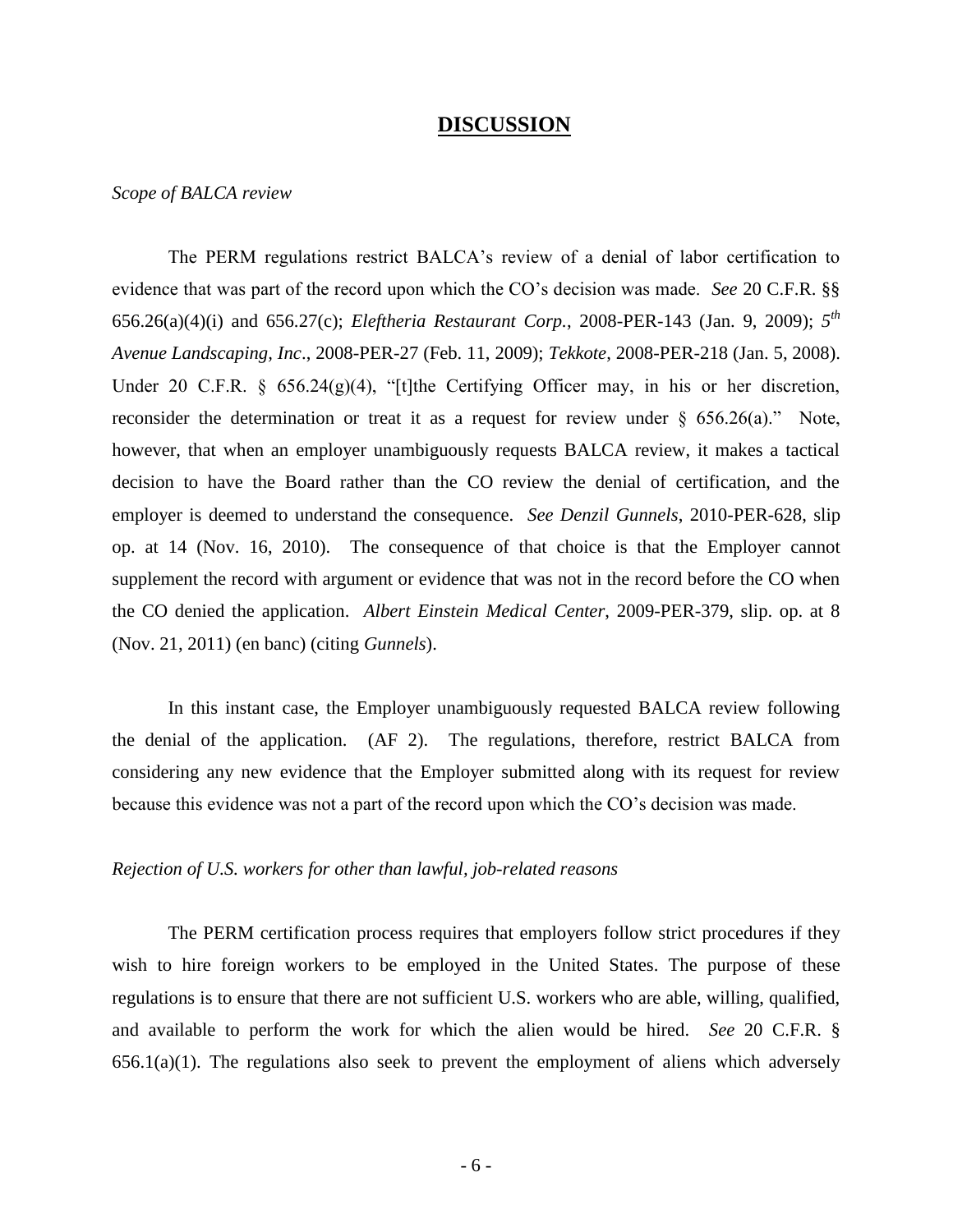affects the wages and working conditions of U.S. workers similarly employed. *See* 20 C.F.R. §  $656.1(a)(2)$ .

In order to safeguard the effectiveness of these requirements, the regulations at 20 C.F.R. § 656.21(a) state that when the CO determines it appropriate, it may require an employer filing for labor certification to conduct supervised recruitment for the pending application. Section 656.21(b) establishes the requirements of the supervised recruitment process, and Section 656.21(e)(4) requires that employers conducting such recruitment explain, with specificity, the lawful, job-related reasons for not hiring each U.S. worker who applied for the position. *See also* 20 C.F.R. § 656.10(c)(9). The regulations do not require that an employer interview all U.S. workers who apply for the position, but an employer should inquire further into an applicant's background if it appears that the applicant could be qualified for the position. *See Dearborn Public Schools*, 19-INA-222 (Dec. 7, 1993) (en banc). The regulations specify that if a U.S. worker lacks the skills necessary to perform the duties involved in the occupation, but he can acquire these skills during a reasonable period of on-the-job training, the employer may not use the applicant's lack of skills as a lawful, job-related reason for rejection. 20 C.F.R.  $§ 656.21(e)(4).$ 

In this case, the Board is asked to decide whether the Employer had lawful, job-related reasons for rejecting ten of the U.S. workers who applied for the position. We find that the Employer improperly rejected these applicants without first conducting an interview or determining whether they would be qualified after a reasonable period of on-the-job training.

Under the regulations, an Employer whose PERM application is subject to the supervised recruitment process has a burden to conduct the recruitment in good faith. *See* 20 C.F.R. § 656.10(c)(8). Employers conducting supervised recruitment can satisfy this burden by detailing the lawful, job-related reasons for not hiring a certain applicant. Bare assertions by an employer that applicants are not qualified, however, are not sufficient to carry the burden of demonstrating good faith recruitment. *See, e.g., Brilliant Ideas, Inc.,* 2000-INA-46 (May 22, 2000).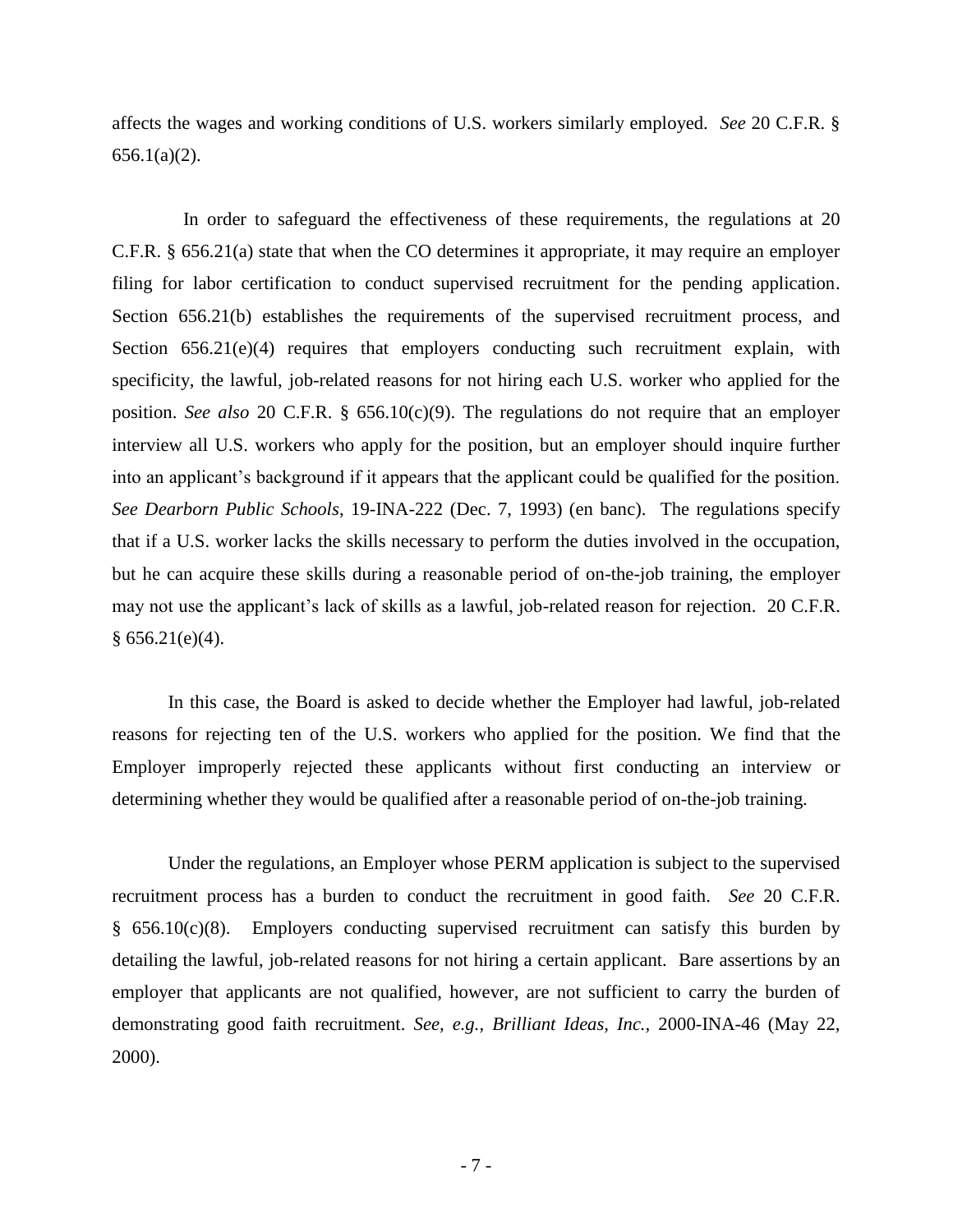In *Wisconsin Career Academy,* 2008-INA-100 (Aug. 27, 2008), we noted that a U.S. worker will be considered able and qualified for the job opportunity if the worker, by education, training, experience, or a combination thereof, is able to perform in a normally acceptable manner the duties involved in the occupation as customarily performed by other workers similarly employed. If a U.S. applicant's resume does not expressly state qualifications for all of an employer's job requirements, but lists such a broad range of experience that there is a reasonable possibility the applicant may meet the job requirements, it is incumbent on the Employer to further investigate the U.S. applicant's qualifications, either through an interview or by other means. *See Gorchev & Gorchev Graphic Design*, 1989-INA-118 (Nov. 29, 1990) (*en banc*).

Where the U.S. applicant clearly does not meet a stated job requirement, the burden shifts to the CO to explain adequately why the U.S. applicant is qualified through a combination of education, training or experience, despite his or her failure to meet the stated requirement. *Houston Music Institute, Inc.*, 19-INA-450 (Feb. 21, 1991); *See Mindcraft Software, Inc.*, 19- INA-328 (Oct. 2, 1991) (applicant lacked experience in job offered, but had M.S. degree in Electrical Engineering, which CO found to be equivalent to two years of experience); *Hina Textiles, Inc.*, 19-INA-82 (July 15, 1991); *External Resources International, Inc.*, 19-INA-32 (Apr. 19, 1991); *Shakti Engineering & Design Group*, 19-INA-347 (Nov. 2, 1990).

In the instant case, we agree with the CO that the Employer failed to meet its burden to properly investigate the qualifications of some U.S. applicants. The CO identified ten applicants who were rejected based on the Employer's determination that they were not qualified for the job and separated these applicants into three categories: (1) applicants rejected for not meeting the education requirements; (2) applicants rejected for not knowing Unigraphics; and (3) applicants rejected for not having a background in/knowledge of heat transfer and fluid dynamics. We have reviewed the rejected applicants' submitted documentation and agree with the CO that the Employer should have inquired further into the applicants' qualifications or available training options to determine whether they would be eligible for the job. We therefore find that this rejection, without additional investigation about the applicants' backgrounds or available training and educational programs, was improper.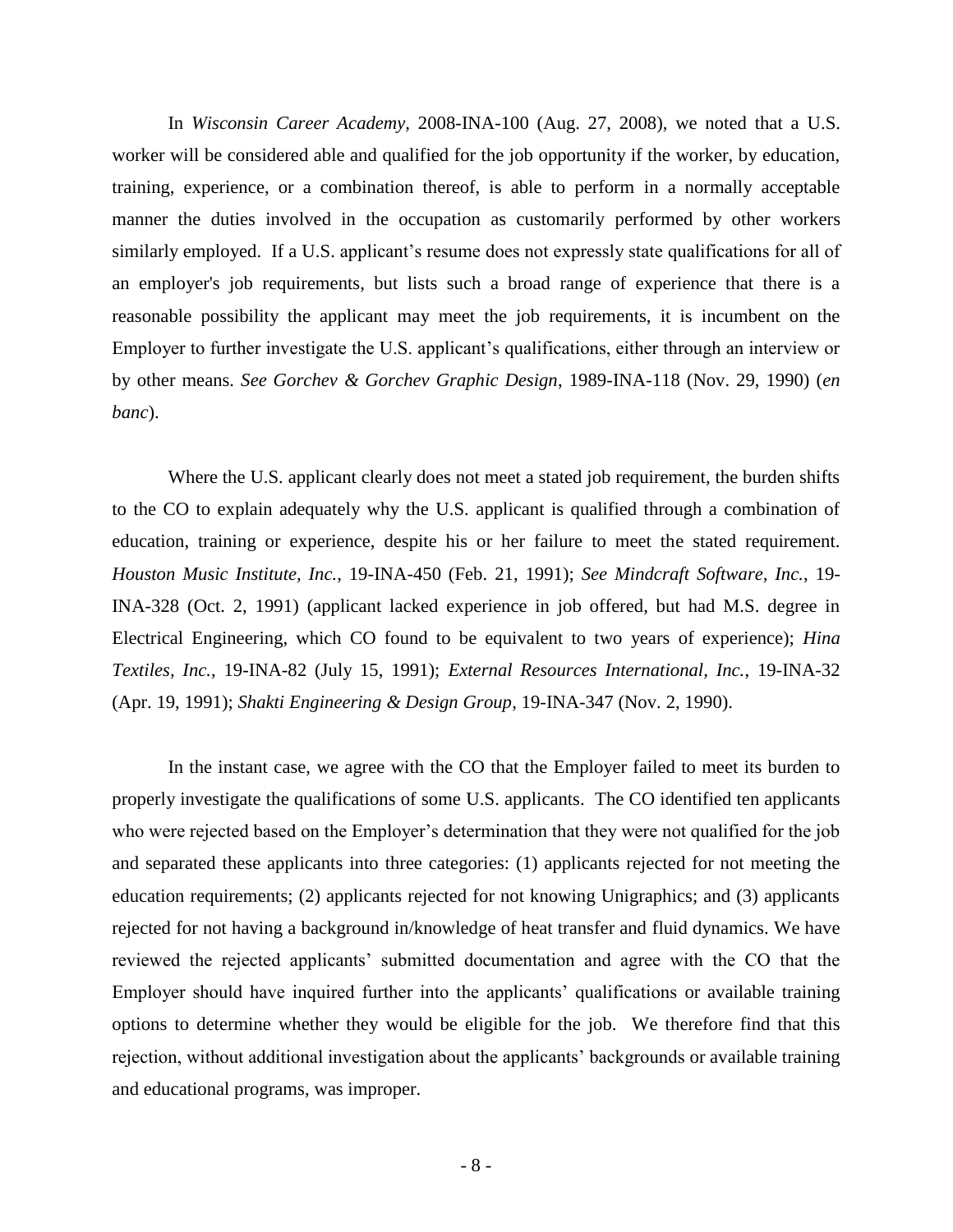We find that the Employer did not have a lawful, job-related reason when it rejected applicants B, C, and I because they did not meet the minimum education requirements. Applicant B has a high school diploma, and over 20 years of experience, including 14 years with the Employer in Arkansas. He has experience with 3-D modeling using Unigraphics, tool design, and computer simulations in 3-D models using CAD. Applicant C has an Associate's degree in Mechanical Engineering with ten years of experience in 3-D modeling using Unigraphics, tool design, and computer simulations of 3-D models using CAD. Applicant I has 24 years of manufacturing experience, an Associate's degree in Mechanical Engineering and Kennametal University (Machine Tool Technology) training. He has experience in Unigraphics, AutoCad, and Solidworks. The Employer did not contact these three applicants for interviews.

The Employer indicated on its advertisements that it would accept a combination of education, training and experience. While none of these applicants had a Bachelor's degree, they had experience ranging between ten and 24 years. We agree with the CO that the Employer should have considered this experience as well as their extensive knowledge of Unigraphics and physics concepts, and should have interviewed all three applicants to further evaluate their skills.

The Employer similarly did not have a lawful, job-related reason for rejecting applicants JJ, KK, MM, and NN. Applicant JJ has a Bachelor's degree in Mechanical Engineering, an Associate's degree in Mechanical Tool and Design Technology, and three years of experience in the "design [of] fire truck parts and assemblies." Even though the job required a Bachelor's plus five years of experience, Applicant JJ was contacted by the employer and interviewed by telephone.<sup>3</sup> He was disqualified for not knowing Unigraphics. The Employer stated in its recruitment report that "[Applicant JJ] has no background in Unigraphics (a skill which would take an unreasonable/substantial amount of training to learn). Further, [Applicant JJ] stated that, in addition to not being qualified, he is **no longer interested in this position**." (Bold added by the Employer). Applicant KK has a Master's Degree in Mechanical Engineering and is a PhD candidate in Mechanical Engineering. He has experience in fluid mechanics and computational

<sup>&</sup>lt;sup>3</sup> The Employer noted that Applicant JJ was interviewed "because (based on a review of his resume) he may have met the minimum requirements (based on a combination of his academic background, experience and training)." (AF 100).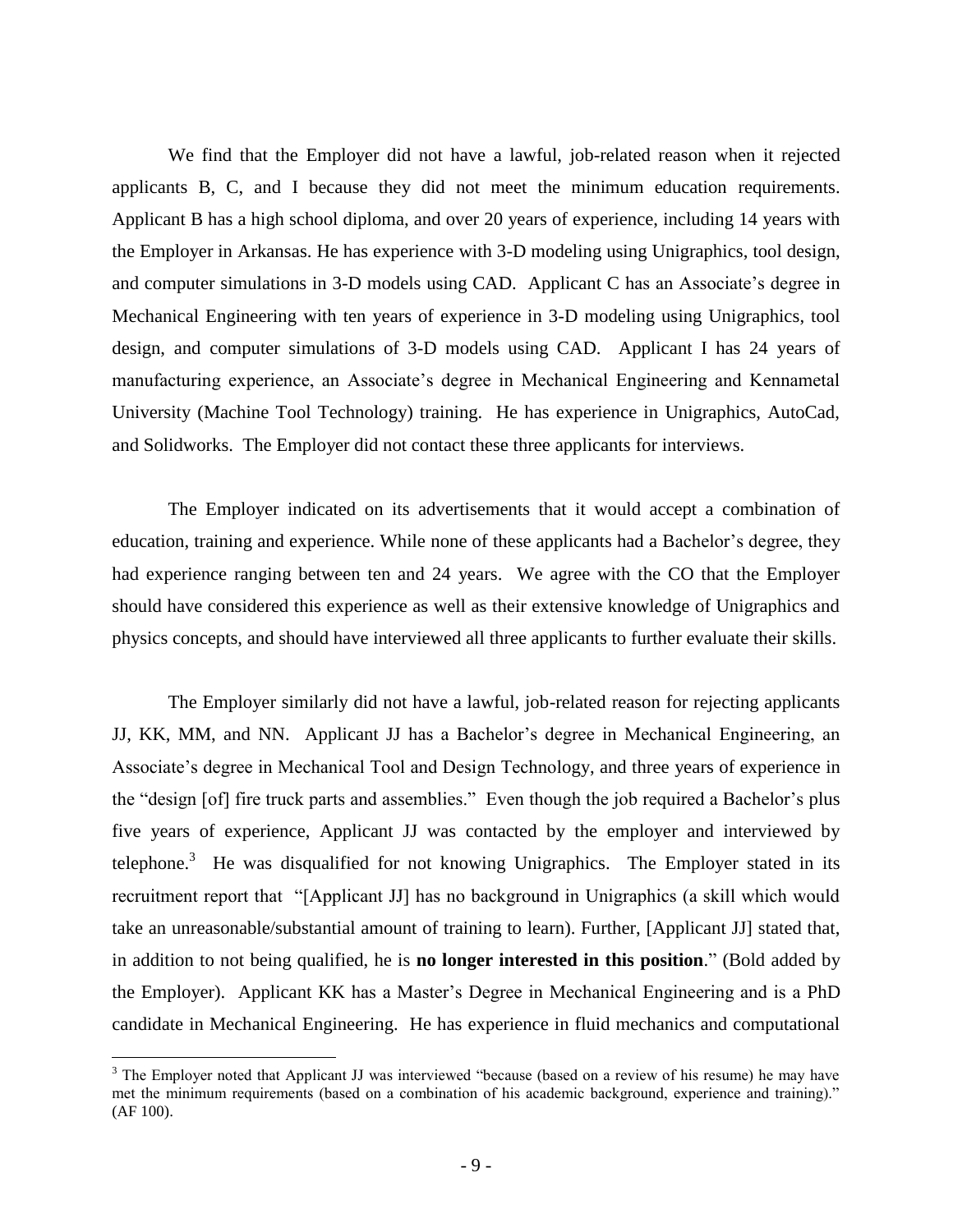fluid dynamics. Because Applicant KK met the minimum requirements he was contacted by the Employer and interviewed by telephone. The Employer states in its recruitment report that "[Applicant KK] has no background in either Unigraphics or design (which skills would take an unreasonable/substantial amount of training to learn. [Applicant KK] is not qualified for this position."

Applicant MM has a Bachelor's degree in Industrial Engineering with ten years of experience as a Mechanical Engineer. Because he may have met the minimum job requirements, he was contacted by the Employer and interviewed by telephone. The Employer states in its recruitment report that "[Applicant MM] has no background in 3-D modeling using Unigraphics (which skills would take an unreasonable/substantial amount of training to learn). [Applicant MM] is not qualified for this position." Applicant NN has a Bachelor's degree in Mechanical Engineering. The applicant has less than the five years minimum requirement, but was interviewed by the Employer by telephone.<sup>4</sup> The Employer states in its recruitment report that "[Applicant NN] does not have any background in Unigraphics. Further, [Applicant NN] stated that, in addition to not being qualified, he is **no longer interested in the position**." (Bold added by the Employer).

Thus, the Employer rejected these four applicants because they did not have background using the Unigraphics system. While the Employer notes that it did contact these four applicants by telephone, we agree with the CO that the Employer did not attempt to determine whether these applicants could be qualified for the advertised position after undergoing training courses or online tutorials on Unigraphics. According to the CO's research, there are many vendors who offer training courses, books, and online tutorials in Unigraphics NX. Additionally, we share the suspicion of the CO that applicants JJ and NN would determine after the phone interview that they were not qualified and no longer interested in the position.

We find also that the Employer's rejection of applicants LL, OO, and PP was also not for lawful, job-related reasons. Applicant LL has a Bachelor's degree in Mechanical Engineering

<sup>4</sup> The Employer noted that Applicant NN was interviewed "because (based on a review of his resume) he may have met the minimum requirements (based on a combination of his academic background, experience and training)." (AF 101).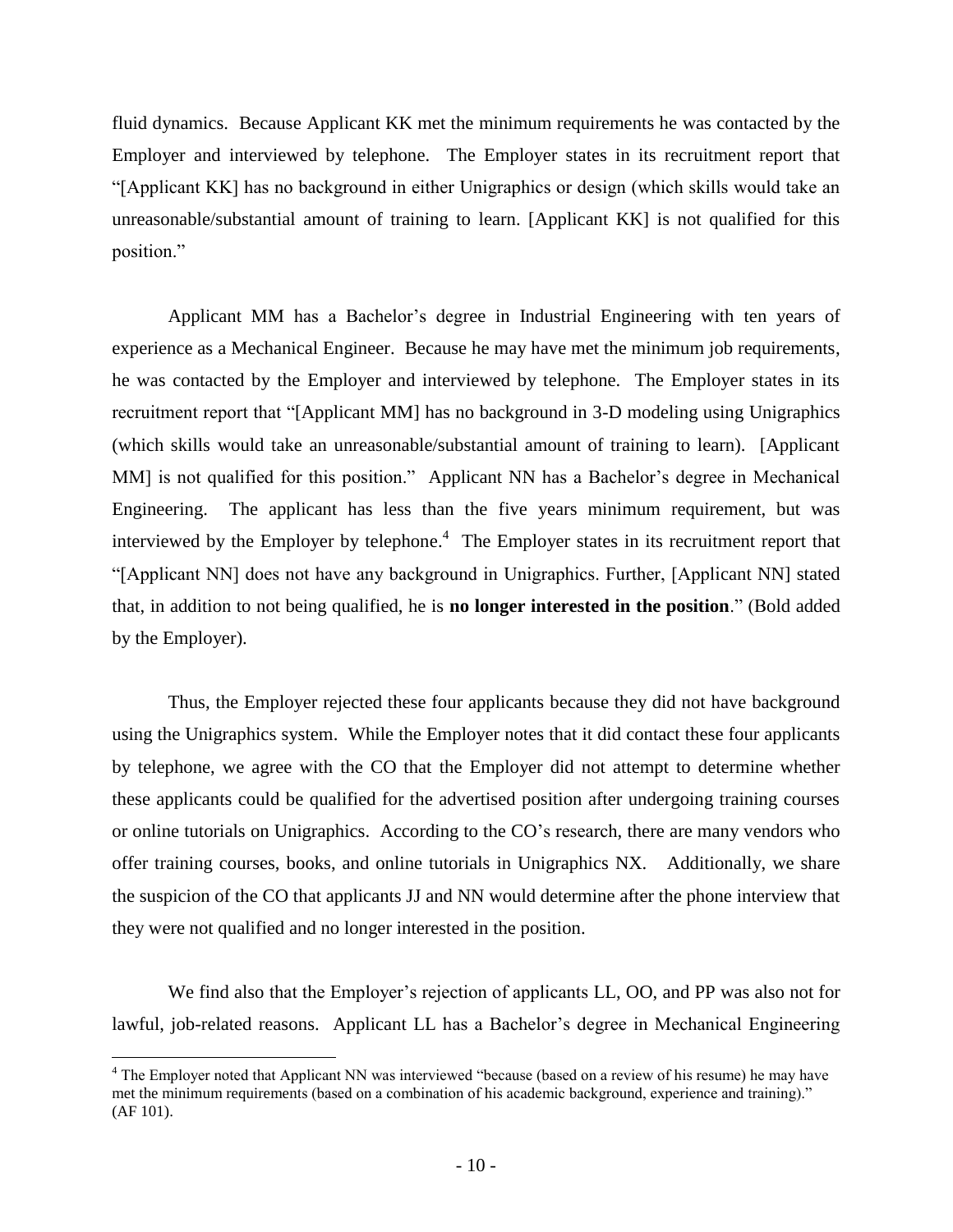and ten years experience in mechanical design. He was contacted by the Employer and interviewed by telephone.<sup>5</sup> The Employer states in its recruitment report that "[Applicant LL] had no background in/knowledge of heat transfer or fluid dynamics (which skills would have an unreasonable/substantial amount of training to learn). [Applicant LL] is not qualified for this position."

Applicant OO has a Bachelor's degree in Mechanical Engineering and 15 years of relevant experience. He was interviewed by the Employer by telephone. While the Employer does acknowledge that "[Applicant OO] does have over 10 years of relevant experience;" it notes that "his background does not include Unigraphics and, further, he has no background in/knowledge of heat transfer and fluid dynamics, nor computational fluid dynamics (which to learn, would involve a substantial and unreasonable amount of training). [Applicant OO] is not qualified." Applicant PP has a Bachelor's degree in Mechanical Engineering and ten years of experience as a Mechanical Engineer, including five years as a Mechanical/Design Engineer. He was interviewed by the Employer by telephone. The Employer states in its recruitment report that "[Applicant PP] has architectural background, rather than a machine and tool design background, as required for this position. Further he has no background in heat transfer (which skills would take an unreasonable/substantial amount of training to learn)."

The Employer rejected these three applicants because they did not have knowledge of the physics concepts of heat transfer and fluid dynamics. While the Employer also notes that it determined the ineligibility of these three applicants after a phone interview with each, we agree with the CO that the Employer failed to consider whether any of these applicants would be qualified for the position after an online tutorial or training course. The CO found that these courses are available online or as books and there is educational software designed specifically for engineers working with these subjects.

The Employer's argument that training unqualified employees in using Unigraphics and learning heat transfer and fluid dynamics would involve a substantial and unreasonable amount

<sup>&</sup>lt;sup>5</sup> The Employer noted that Applicant LL was interviewed "because (based on a review of his resume) he may have met the minimum requirements (based on a combination of his academic background, experience and training)." (AF 101).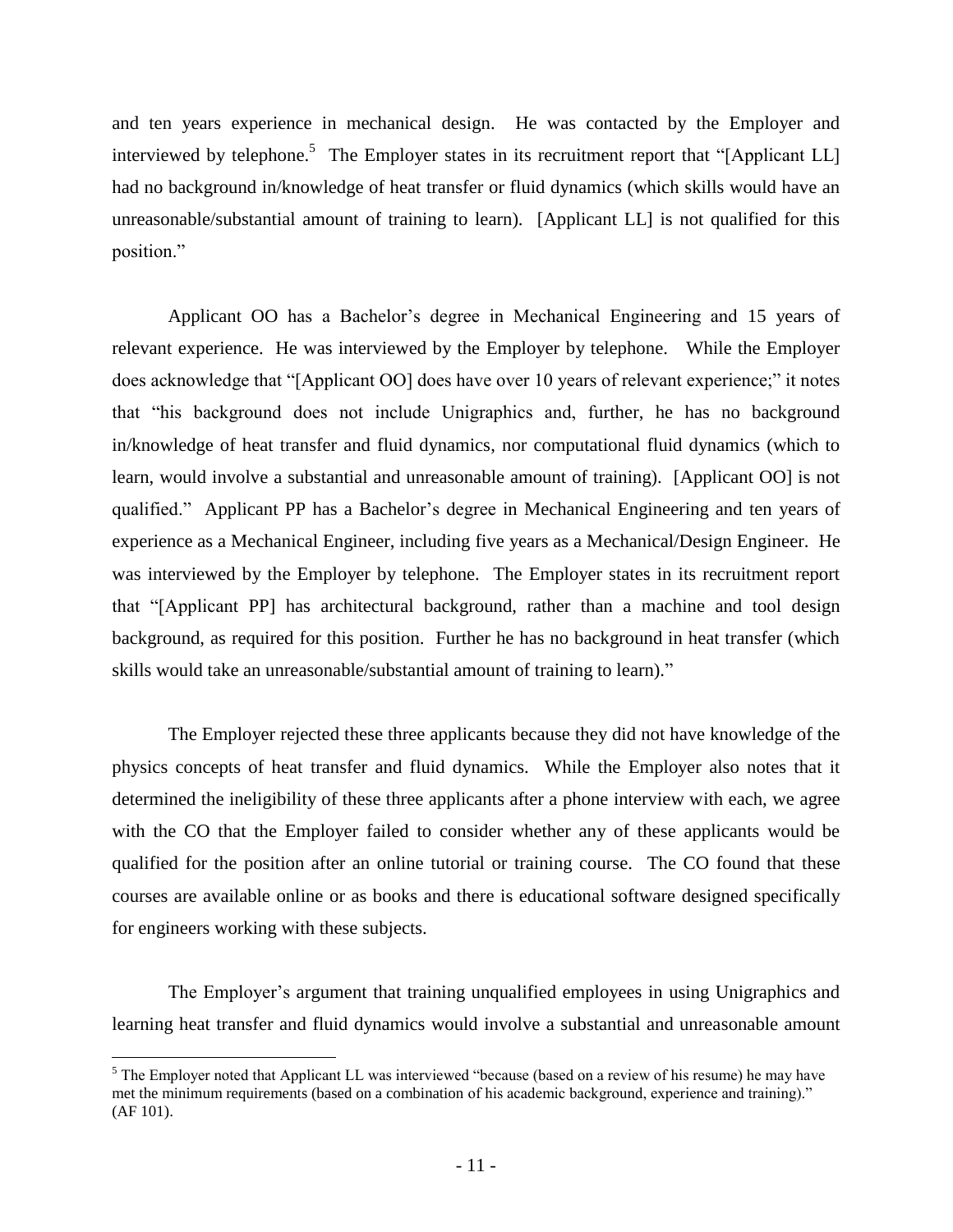of training is not acceptable. An employer bears a the burden to establish that it is not feasible to train a U.S. worker. *See 58th Street Restaurant Corp.*, 919-INA-58 (Feb. 21, 1991). An employer claiming that applicants will only be qualified if they already possess these skills must substantiate its claims by giving the specific period of time that training would take. The Employer's failure to do this also proves fatal to its application.

In this case, the CO correctly applied the well-established principle that the applicants' resumes raised a reasonable possibility that they met all of the Employer's requirements and, therefore, the Employer should have further investigated the applicant's credentials. *Gorchev & Gorchev, supra*. There is no evidence in the Appeal File that at the time of the recruitment the Employer actually attempted to contact applicants B, C, or I. Additionally, there is no evidence that when the Employer contacted applicants JJ, KK, MM, NN, LL, OO, and PP, it considered the possibility that these applicants could become qualified after a reasonable period of on-thejob training, such as taking online tutorials or training courses. Therefore, we agree with the CO that the Employer should have inquired further into the qualifications of these applicants and available training opportunities to determine whether they were qualified for the job as described in the application. Because the Employer failed to do this, we affirm the CO's findings that the Employer rejected these applicants for other than lawful, job-related reasons.

### **ORDER**

**IT IS ORDERED** that the denial of labor certification in this matter is hereby **AFFIRMED.**

For the panel:

 $\Delta$ **WILLIAM S. COLWELL** Associate Chief Administrative Law Judge

**NOTICE OF OPPORTUNITY TO PETITION FOR REVIEW:** This Decision and Order will become the final decision of the Secretary unless within twenty days from the date of service a party petitions for review by the full Board. Such review is not favored and ordinarily will not be granted except (1) when